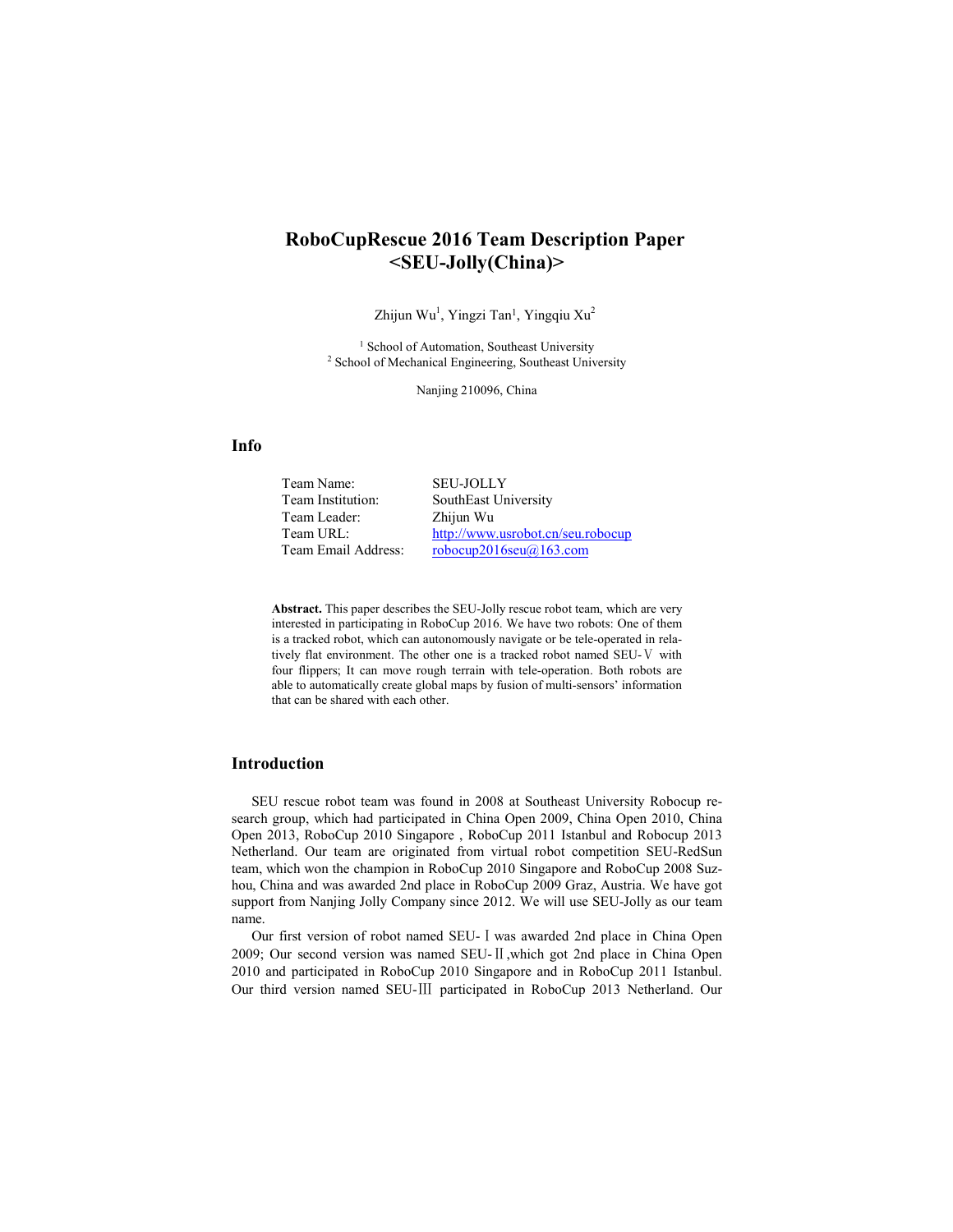fouth version named SEU-Ⅳ participated in RoboCup 2014 Brazil and RoboCup 2015 Heifei,China.

Fig 1 shows our newest robots: the top one is our newest autonomous robot . it's also a tracked robot but without flippers. The middle one (Real robot is still built, which is a 3-dimensional model figure of the robot. But real robot will be assembled before Leipzig's RoboCup competition time) is our newest tele-operative robot named SEU-Ⅴ, which has obtained big improvement compared to SEU-Ⅳ(the button one).

 For some reasons such as exit visa, Our team could not attend Robocup 2012 in Mexico .But we have successfully attended Robocup 2013 Netherland , Robocup 2014 Brazil and Robocup 2015 in Heifei, China. We hope we can participate in the Robocup 2016 in Leipzig, Germany.

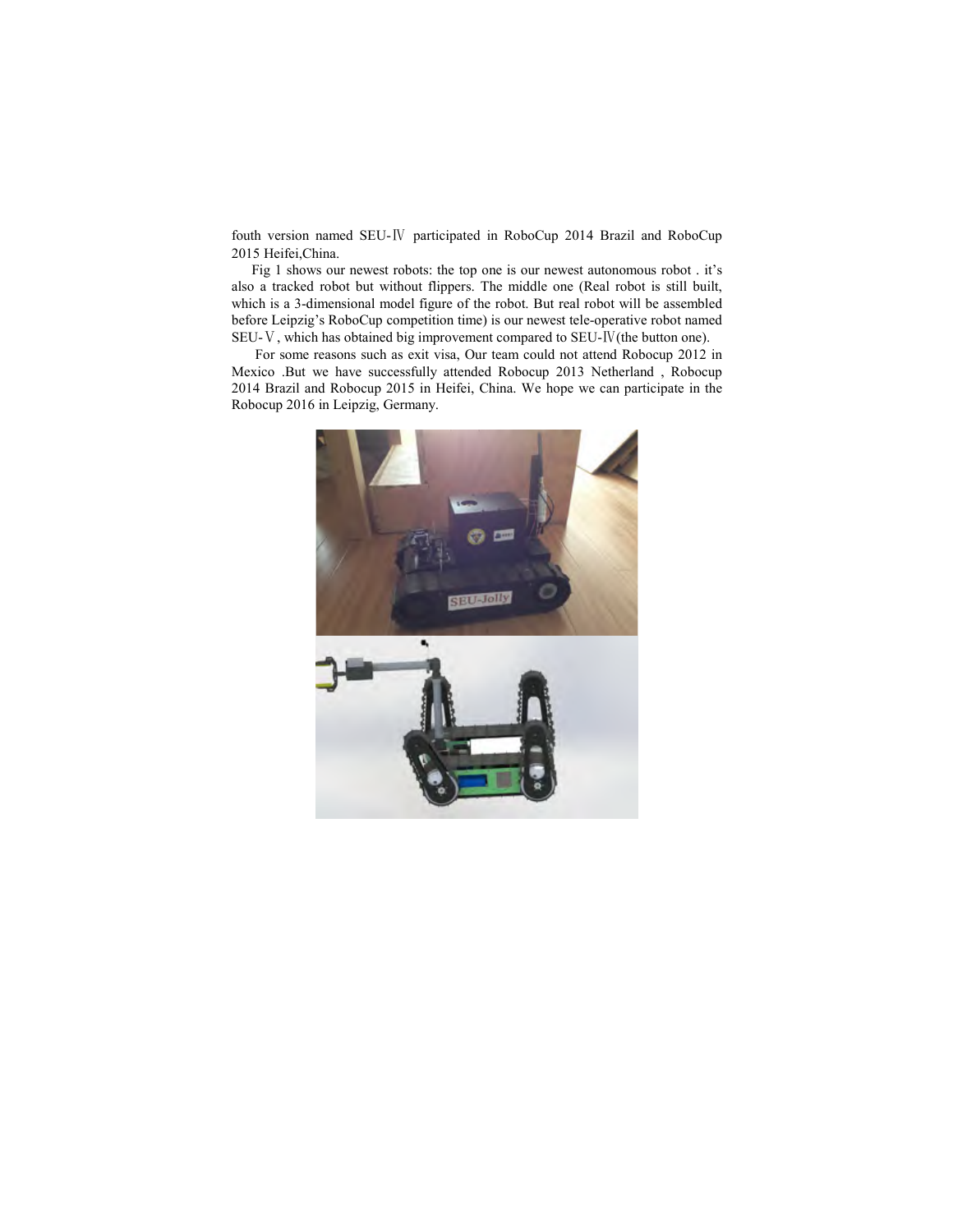

**Fig.1 rescue robots in our laboratory** 

## **1. Team Members and Their Contributions**

| Yingqiu Xu    | Advisor                           |
|---------------|-----------------------------------|
| Yingzi Tan    | Advisor                           |
| Ruiming Qian  | Advisor                           |
| YiJun Zhou    | Advisor                           |
| Guanming Su   | Mechanical design                 |
| Zhijun Wu     | Controller development & Operator |
| Shichao Zhang | Software development              |
|               |                                   |

## **2. Operator Station Set-up and Break-Down (10 minutes)**

We use only one notebook PC and one 70\*40\*10cm control box in which a network bridge and network switch are equipped for the operation, so our main devices are only two robot , one notebook PC and one control box. Therefore the operation is plug and play and the Set-up and Break-Down operation will be quick in a similar way.

## **3. Communications**

The robots are configured with wireless network with 802.11a/5.8GHz. Both robots only use one wireless communication channel. We use high-power network bridge for communication (See Fig.2). Considering the reliability of wireless communication in practice, we reduce the dependence on wireless. The autonomous robot can run normally in drop-out zone because of fully on board data process control. The tele-operative robot can work in reduced functionality mode.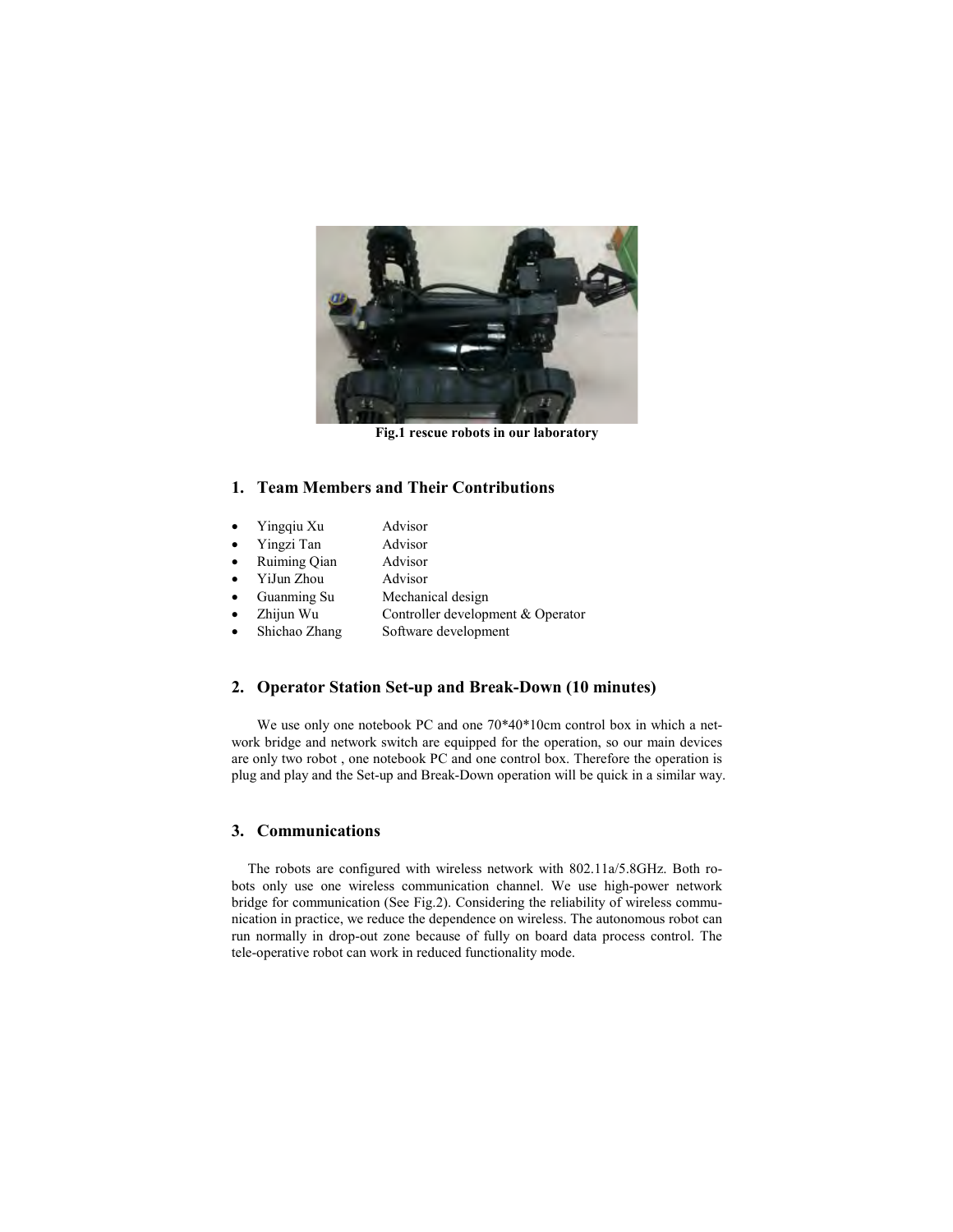

**Fig.2 the high power network bridge** 

| <b>Table 1. Communication channels</b>                      |                     |            |  |  |  |
|-------------------------------------------------------------|---------------------|------------|--|--|--|
| <b>Rescue Robot League</b>                                  |                     |            |  |  |  |
| SEU-Jolly (China)                                           |                     |            |  |  |  |
| MODIFY TABLE TO NOTE ALL FREQENCIES THAT APPLY TO YOUR TEAM |                     |            |  |  |  |
| Frequency                                                   | <b>Channel/Band</b> | Power (mW) |  |  |  |
| 5.8 GHz - 802.11a                                           | channel/Selectable  | 500        |  |  |  |

## **4. Control Method and Human-Robot Interface**

According to the different functionality, each robot use independently control method. On the autonomous robot, we use MCU + Notebook PC construction. Taking into account the scalability and flexibility for SEU-Ⅴ, we use PC/104+ construction to control the flexible mechanism. Meanwhile it is easy to update step by step, because each module is relatively independent. The common function control module, such as CO2 , temperature, laser 2-degree servo module, can work on both robot platforms by no modification due to the use of CAN bus.(See Fig.3).



### **Fig.3 two robots control**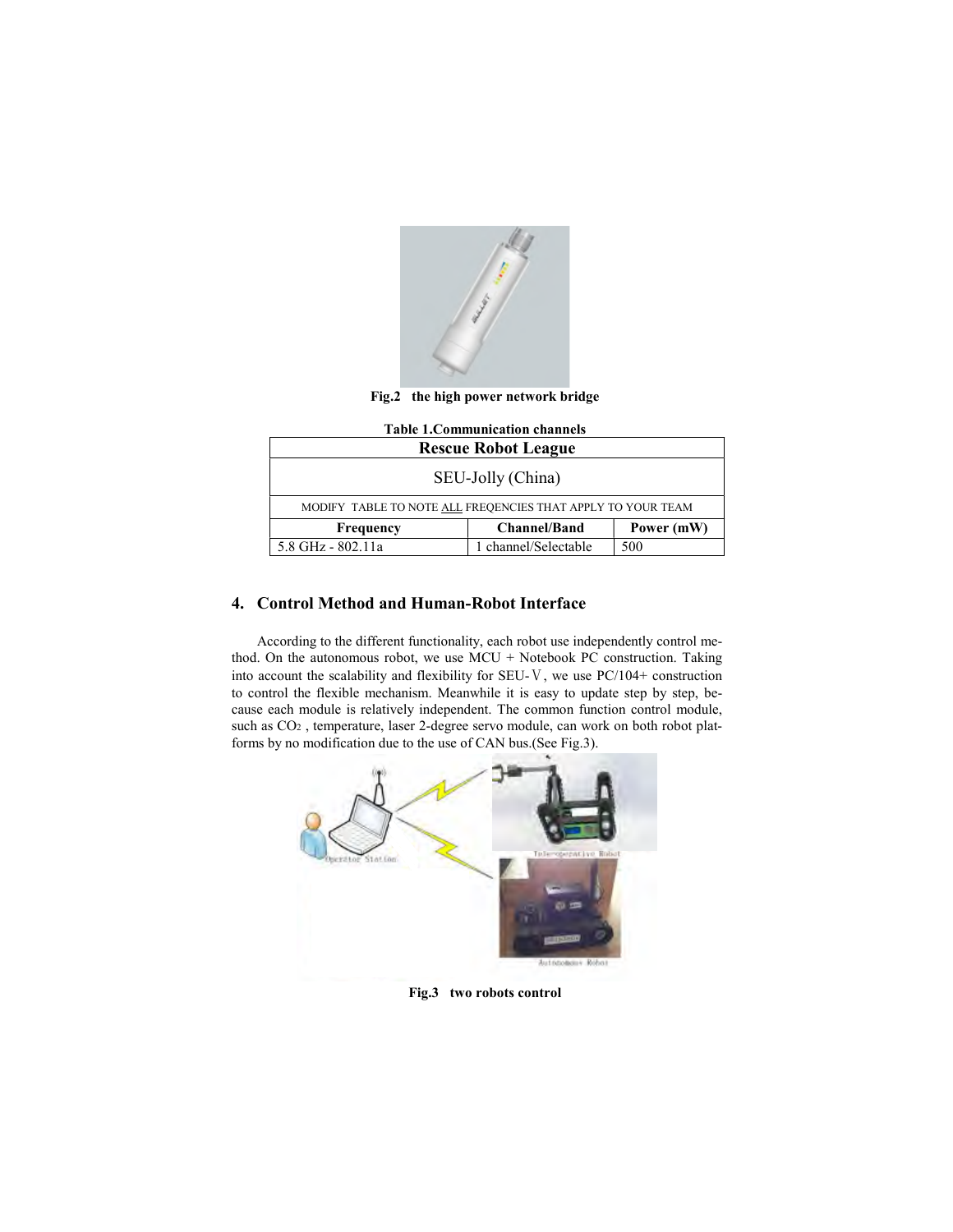#### **4.1 Autonomous robot**

Fig.4 describes the autonomous robot construction. The robot is equipped with notebook, the ColdFire MCU (the main controller on the robot for robot motion control), sensor data acquirement (including laser scanner, electronic compass, CO 2 , temperature sensor, sonar and IR distance sensor).. The video and audio stream is obtained by PTZ IP camera, and directly transmitted to notebook through Ethernet. The station is alternative as a remote monitor. The robot can be fully autonomous in the Yellow arena that is relatively flat.



**Fig.4 Diagram of the autonomous robot control hardware structure 4.2 Tele-operative robot** 

On SEU-Ⅱ, SEU-Ⅲ ,SEU-Ⅳ and SEU-Ⅴ, we use PC/104 and embedded PC as the main controller on the robot(Fig.5). As a common local bus standard, it is easy to implement each function independently. Meanwhile, for enough performance of CPU, the robot can run in drop-out zone with reduced function as we found the wireless communication is not always stable.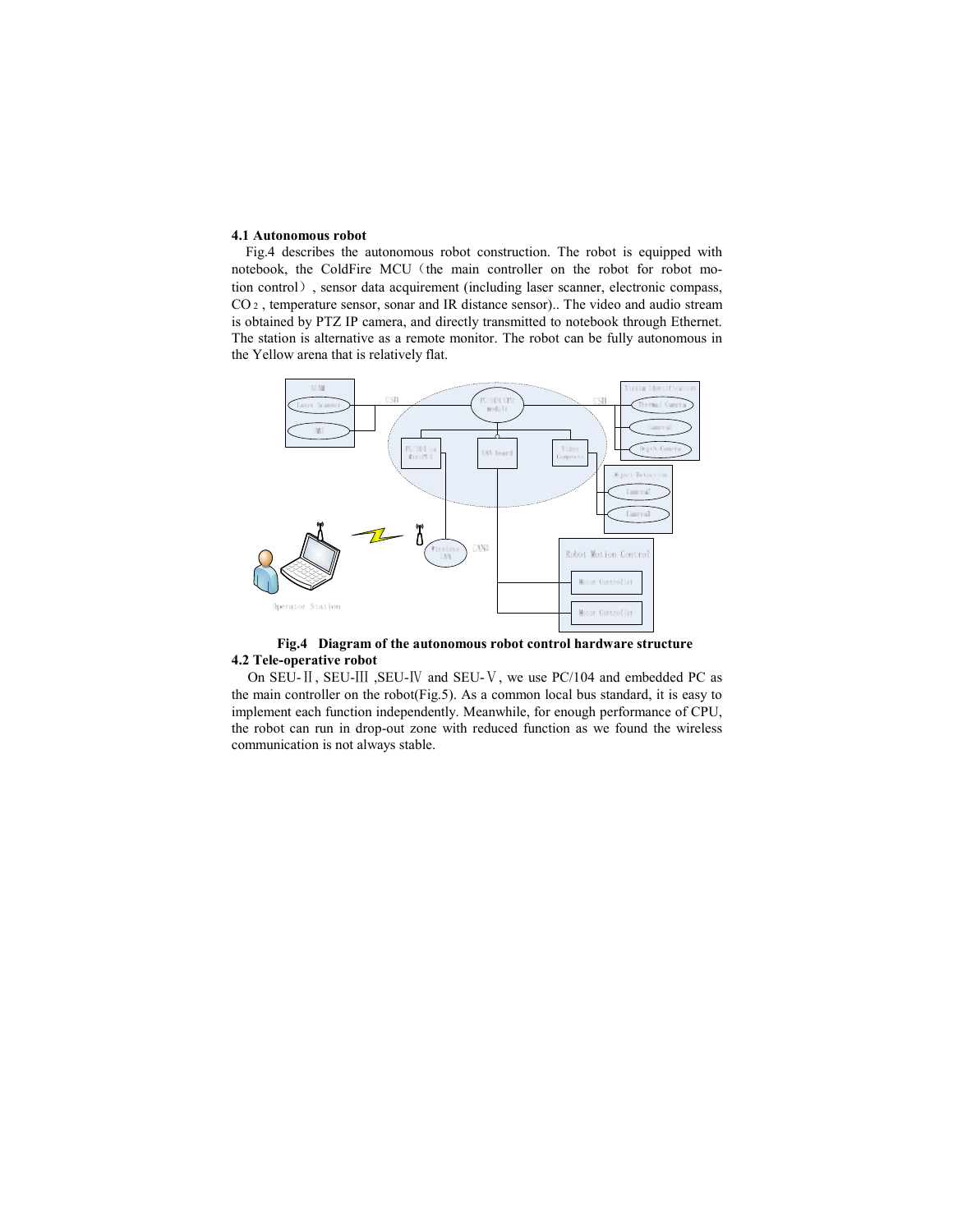

**Fig. 5 Diagram of the tele-operative robot control hardware structure** 



**Fig. 6 Embedded computer and camera on tele-operative robot** 

#### **4.3 Autonomous and Human-Robot Interface**

There are some effective ways on localization, navigation, and multi-robot cooperation, which are tested in the simulation environment. We focus on complement this way on our real robot, and meanwhile find the differences between real world and the simulation environment in detail (the unconfirmed factor is more than the simulation environment). However, in the early phase, it is effective to use UARSim to develop the software framework and new method for testing, and it is not enough to test the method which used on the real robot. So in the new vision, we still use UARSim in the early phase to develop the software when the hardware of the robot is in update. In the framework of the software, there is a hardware-independent layer to reduce the effects of different hardware framework, which is shown on Fig.8. Fig.9 shows the GUI of robot control.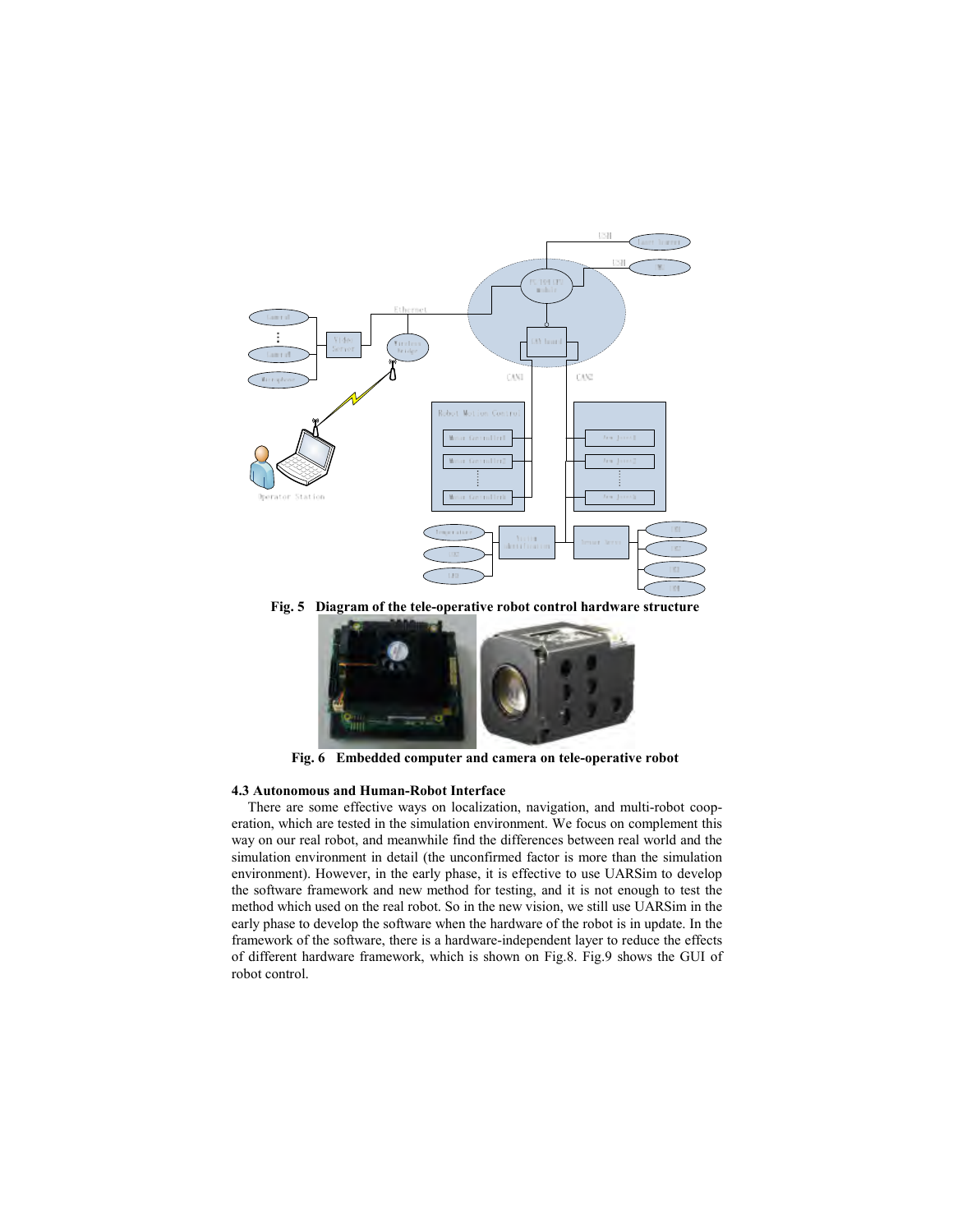

**Fig. 8 The control method of software** 



**Fig. 9 GUI of robot control**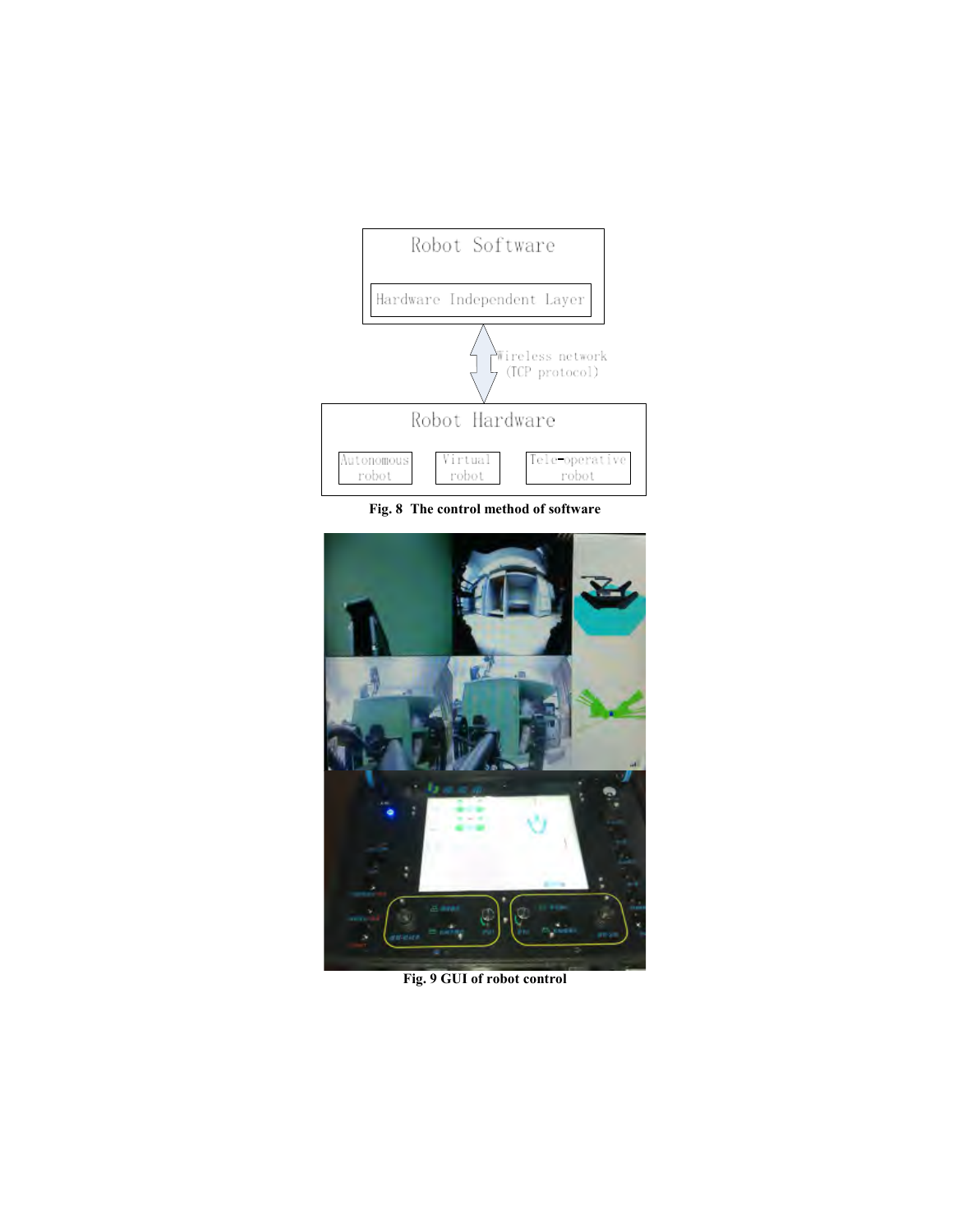We use a control box instead of a PC to tele-control our robot, which is very effective in operation. The control box have buttons, two screens, one of which is a touch screen, joysticks and other interfaces.

### **5. Map generation/printing**

To achieve an accurate geo-referenced map, the robot should know its position synchronously and exactly during the exploration. While the position data got from the odometry senor or inertial navigation sensor is always with a large error, laser range scanners can deliver highly accurate measurements, and a position estimated based on scan matching is impressive for indoor environments.

we plan to use gmapping algorithm to create 2D occupancy grid map .the approach takes in raw range laser range data generated by range lasers like Hokuyo scanner and odometry collected by mobile robot .the robot is equipped with a horizontallymounted ,fixed laser range-finder .each period when receiving the data ,we can get a roughly estimate of the location and orientation of the robot according to the odometry data .but the estimates have large error .so we need to correct the pose of robot by the following ways .firstly , we get pose fixed preliminarily by matching the fitting straight line with the globe map .Rao-Blackwellized particle filters have been introduced as effective means to solve the simultaneous localization and mapping problem. This approach uses a particle filter in which each particle carries an individual map of the environment.so we use the approach of improving grid-based SLAM with Rao-Blackwellized particle filters by adaptive proposals and selective resampling proposed by Giorgio Grisetti .As a result ,we can get the accurate pose of the robot and maps matching well .to mark victims ,the operator just needs to press the Enter key and the algorithm can get the signal and draw marks on the map .Generally the map of the environments is produced.



**Fig. 10 the map in experiments**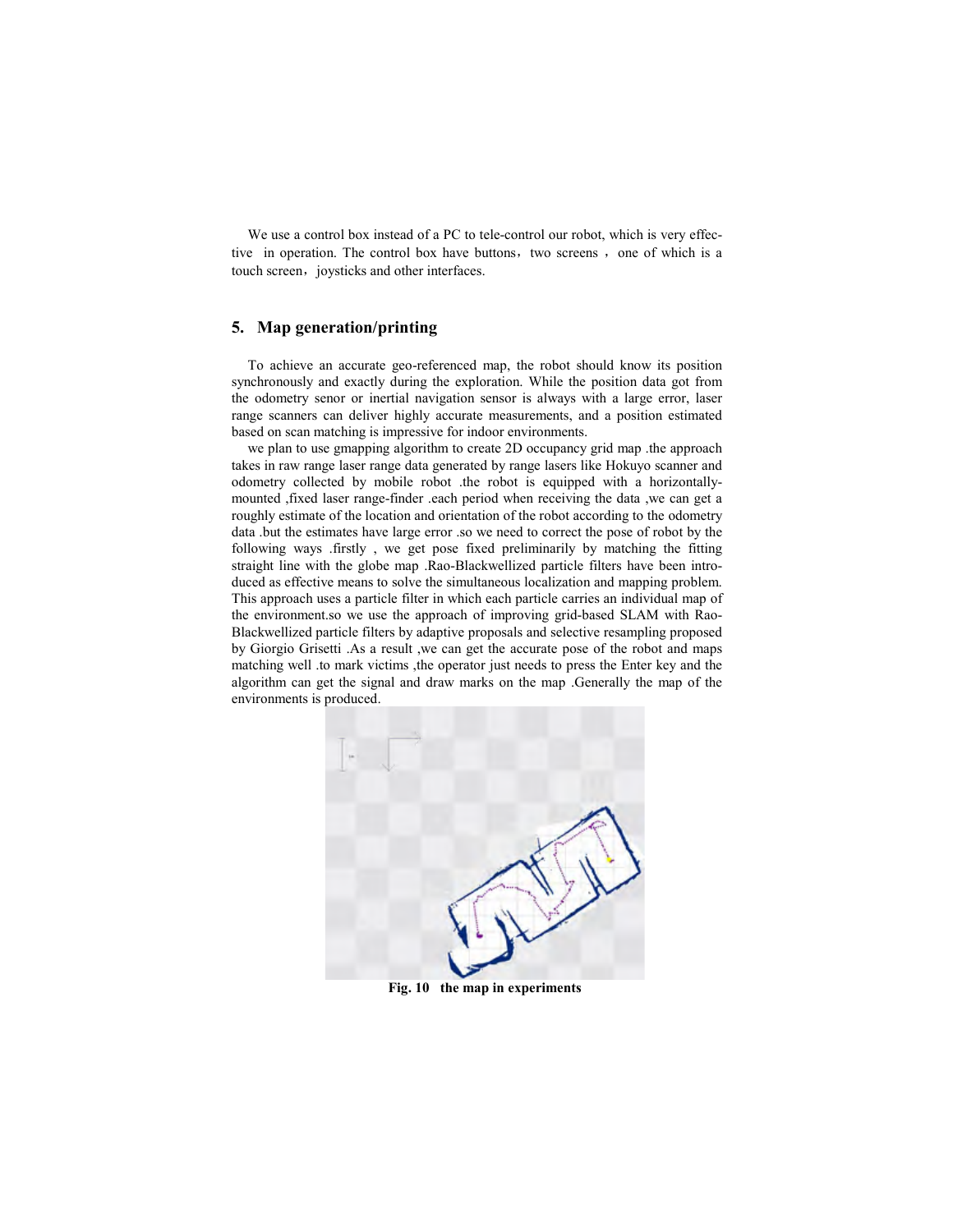

 In the same time we are developing method of generating 3D map by Kinect 360 device assembled on out two-wheel robot. Fig 11 shows the 3D map example.

**Fig. 11 The 3D map of simulated environment** 

# **6. Sensors for Navigation and Localization**

In order to manipulate the robot in an unknown environment, we use several digital sensors to gather information of the environment. The robot is equipped with the following sensors for localization and navigation:

- 1) Scanning Laser Range Finder (URG-04LX) is used to provide a precise measurement [4].
- 2) Odometry, it use the rotate output to compute the head and distance. It is worth in the skipped environment, but it one option to help localization and navigation.

3) Kinect, it use two camera to get 3D information of the environment. The sensors are shown in Fig.12.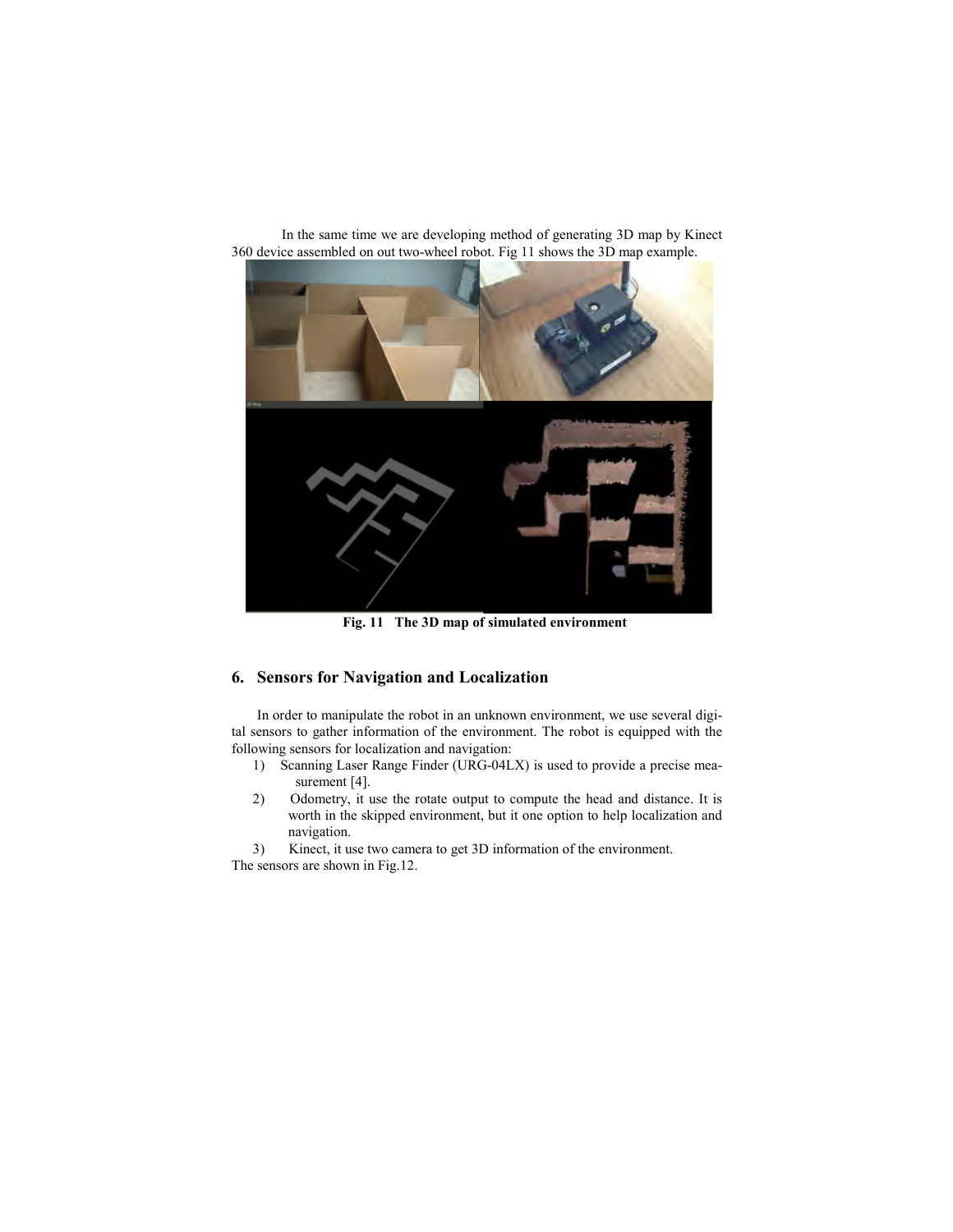

**Fig. 12 Scanning Laser Range Finder & IMU & Kinect** 

## **7. Sensors for Victim Identification**

At the RoboCup Rescue, the main target is find victims in an unknown environment. The victims are simulated by a puppet with a heating panel in the background to get a thermal structure. In order to detect heat source and determine whether it is a victim, we use several sensors to gather visual information of the environment. The robot is equipped with the following sensors for Victim Identification:

- 1) Thermal Camera (Optris PI 160) is used to detect heat source in the search arena.
- 2) Depth Camera(Asus Xtion) is used to obtain depth information for avoiding obstacles and estimating the position of victims.

3) RGB Camera is used to determine whether there is a victim in the heat source. The sensors are shown in Fig.13.



**Fig. 13 Thermal Camera & Depth Camera for Victim Identification**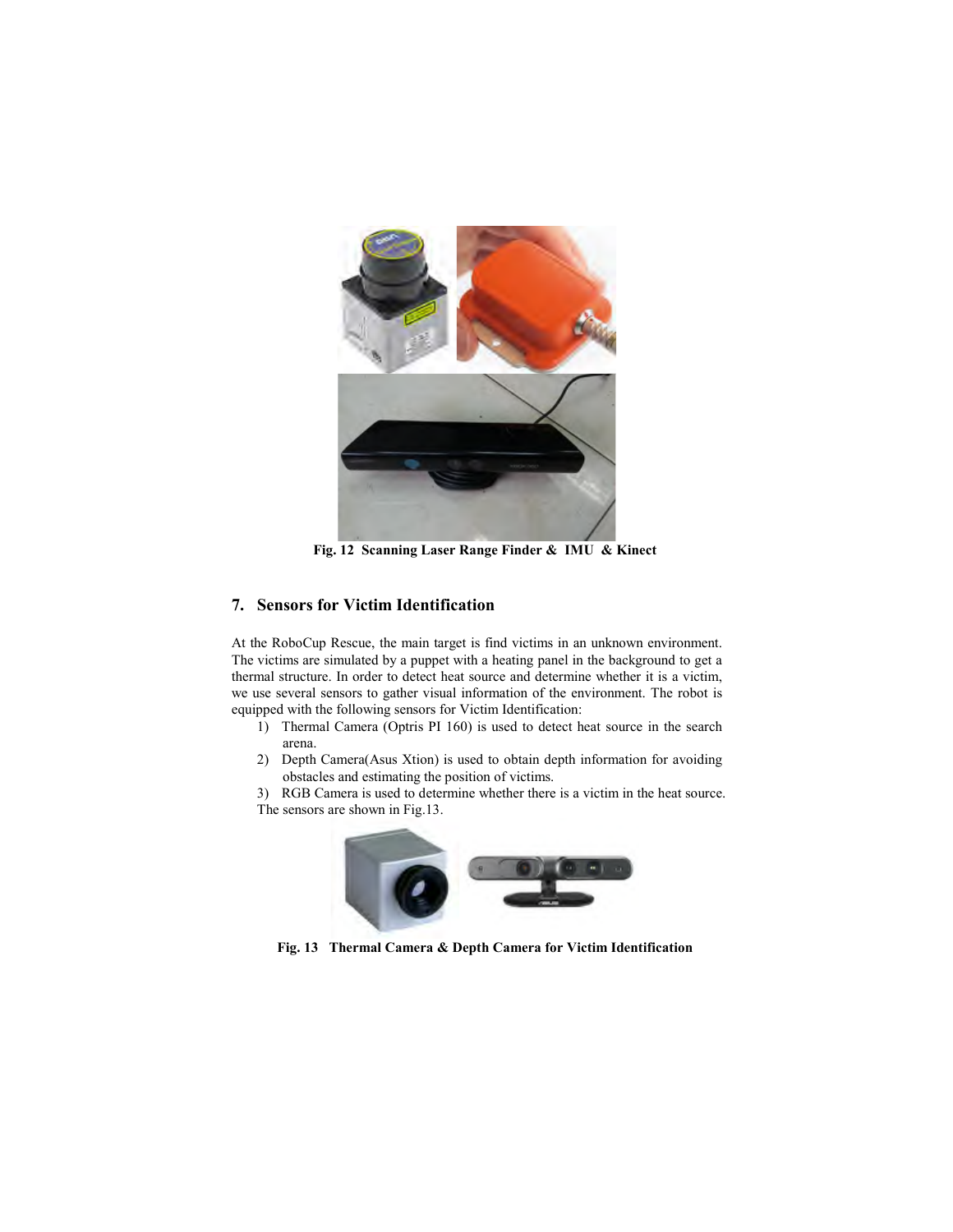#### **8. Robot Locomotion**

The robot is the same as shown in the Fig 14. The drive system of the robot use conveyer belt which can be used on different types of terrain. This robot includes several parts: two movement modules for the left and right and two pairs of flipper (front and back). Each pair of flipper can rotated 360 degree and work independently of each other. Through compare and research, we find that this structure is better for the disaster situation. In order to step up the bottom of the body, the body and movement module are entirely separated except several linkers. Therefore, three DC motors are hided in the body of movement module, one for the movement of belt and the others for the rotation of flippers. Most of the structure is made of Aluminum and the belt is made of synthetic rubber. This year we plan to redesign the belt to adapt to complex terrains.



**Fig. 14 Tele-operative robot** 

## **9. Other Mechanisms**

Modular design approach is used for the robot. In that way, the robot can be divided into several modules: left and right main track modules, two pair of flipper, body control section and mechanical hand. Every module can be easily removed and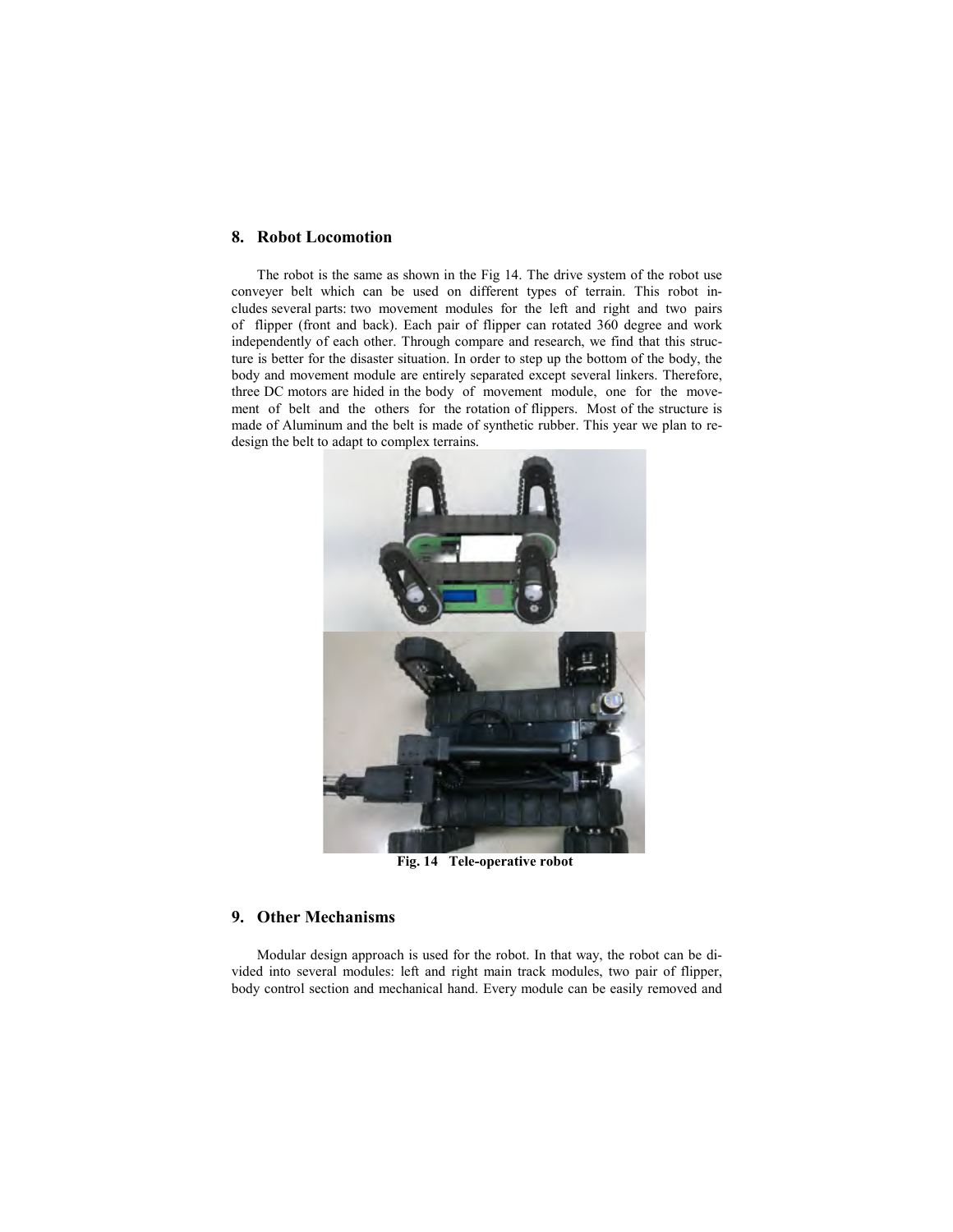assembled. When a certain part comes across with a problem, we can quickly get to replace the module in a short time, so the robot can play a greater rescue role.

We have redesigned a new mechanical arm that can deliver up to 5kg payload. The new designed mechanical arm has two fingers, which can clamp and deliver various shapes payloads, besides it more lighter than SEU-Ⅳ's. The Fig 15 shows the design.



### **Fig. 15 Mechanical arm and hand**

We also have redesigned our control box. We use embed computer as control center with two display screen, one of which is a touch screen. The control box has various buttons and joysticks that can be used to control the motion of our robot.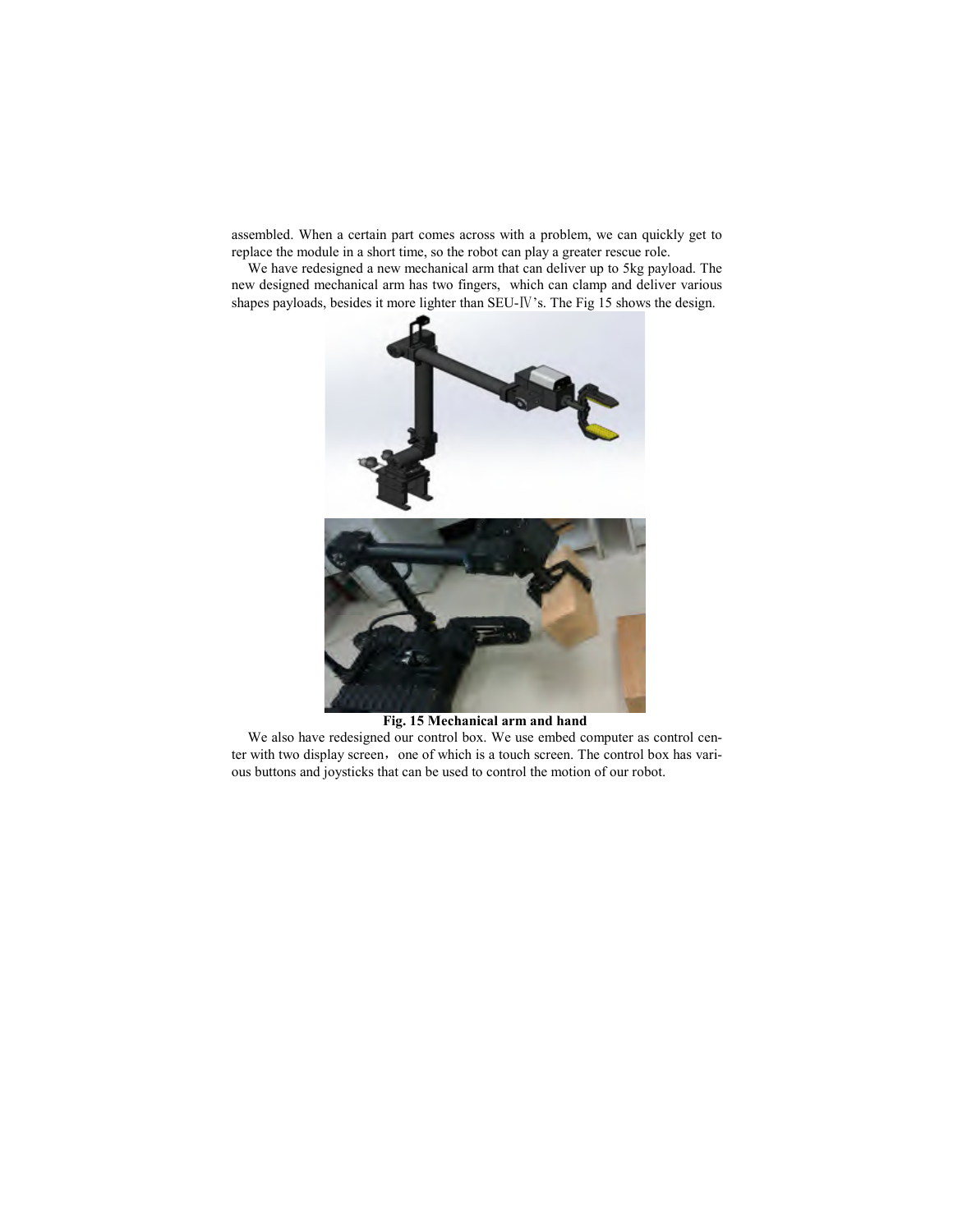

**Fig. 16 Hardware structure of control box** 

## **10. Team Training for Operation (Human Factors)**

The operator should be familiar with the structure and the function of the GUI and be able to immediately understand the data of all sensors showed in the GUI. As the operator, he also needs to drive the robot remotely according to the video stream of the camera and the distance of the obstacles scanned by laser. So we set up a similar simulated environment (see Figure 17) in lab which has ramps, stairs, flat flooring, wall, stepfield terrains and so on. The operator spends a lot of time to familiar with driving. To totally understand the structure of the robot, the operator separates the robot into different modules and then re-assembles the robot.

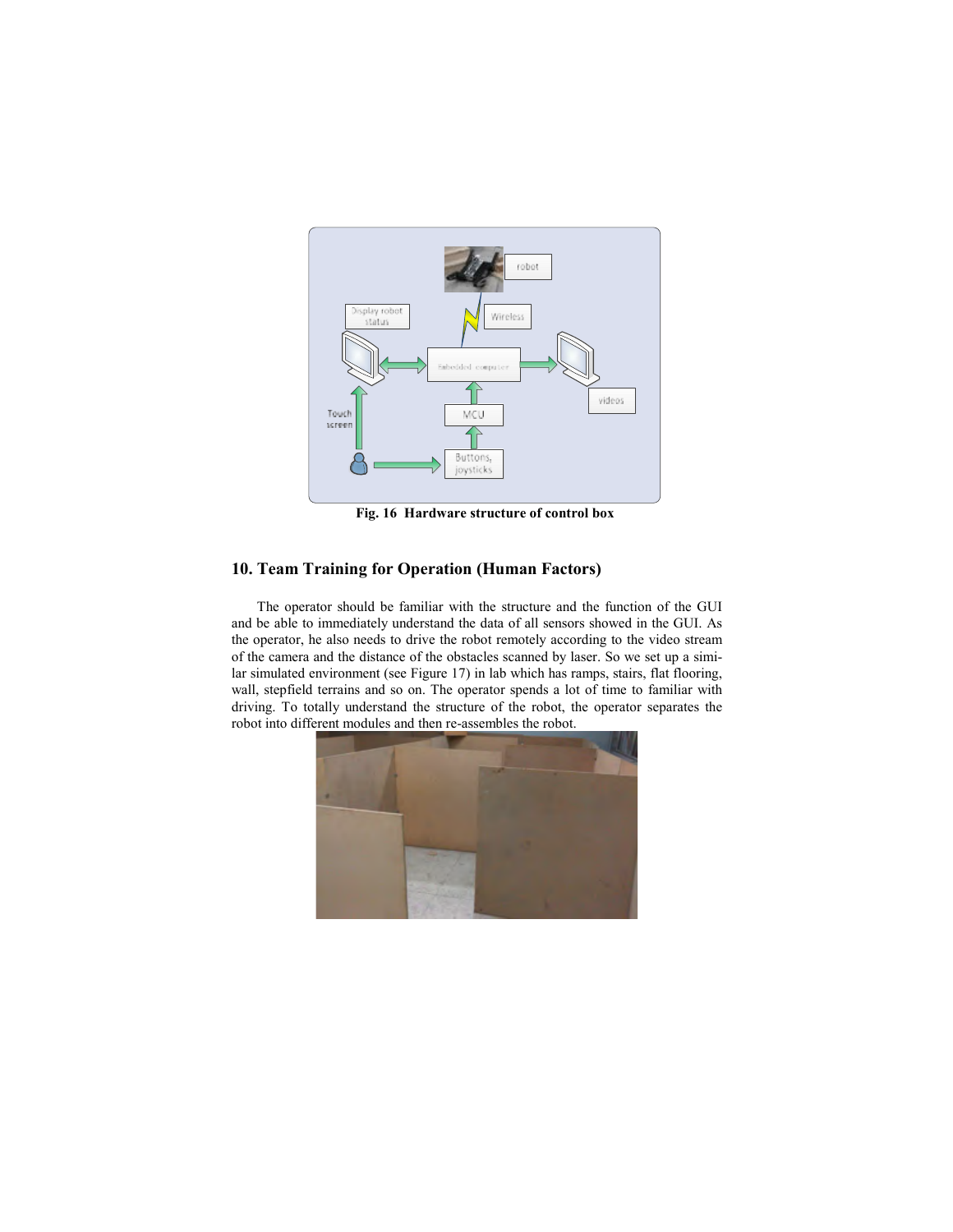

**Fig. 17 Simulated Environment** 

# **11. Possibility for Practical Application to Real Disaster Site**

We yet have no practical experience with real disaster sites. However, we consider the practical application when designing the robot, such as compact mechanism, modular design, less operator station setup time. The using of life-detecting sensor and modern mobility make the robot having the possibility for detecting victims in rear disaster site. The audio communication module can help us establish communications with victims.

| Table 2.autonomous robot cost             |                 |                 |  |  |  |
|-------------------------------------------|-----------------|-----------------|--|--|--|
| Part Name                                 | <b>Quantity</b> | Unit Price(RMB) |  |  |  |
| Optris PI 160                             |                 | 35,000          |  |  |  |
| Asus Xtion Pro Live                       |                 | 1,000           |  |  |  |
| Maxon motor $(RE36) + Gearhead + Encoder$ | 3               | 5,160           |  |  |  |
| Maxon motor $(RE40) + Gearhead + Encoder$ | 2               | 6,400           |  |  |  |
| Other mechanical parts and manufacture    |                 | 20,000          |  |  |  |
| Scanning Laser Range Finder(URG-04LX)     |                 | 19,000          |  |  |  |
| <b>HMR3300</b>                            |                 | 3,000           |  |  |  |
| Wireless router (DIR-628)                 |                 | 1,000           |  |  |  |
| Laptop                                    | $\mathfrak{D}$  | 15,000          |  |  |  |
| <b>PCB</b>                                |                 | 2,000           |  |  |  |
| Other electrical parts                    |                 | 2,000           |  |  |  |
| Battery                                   | 2               | 1,000           |  |  |  |
| Total                                     |                 | 110.560         |  |  |  |

## **12. System Cost**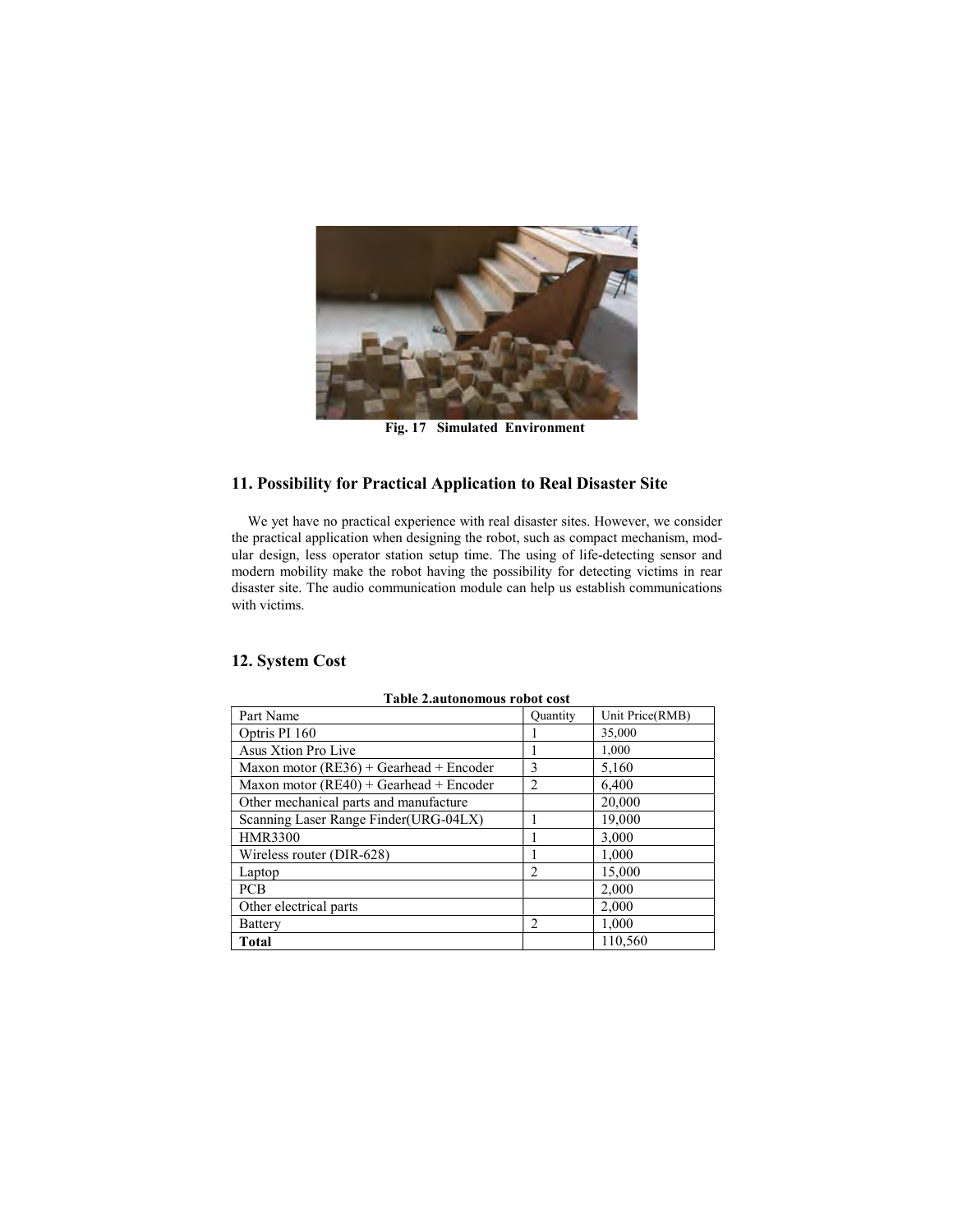| Part Name                                          | Quantity       | Unit Price(RMB) |
|----------------------------------------------------|----------------|-----------------|
| Maxon motor ( $RE36$ ) + Gearhead + Encoder        | 3              | 5,160           |
| Maxon motor $(RE40) + Gearhead + Encoder$          | $\mathfrak{D}$ | 6,400           |
| Maxon motor( $RE$ -max $21$ ) + Gearhead + Encoder | 1              | 10,575          |
| Maxon motor ( $RE26$ ) + Gearhead + Encoder        |                | 5,828           |
| Maxon motor $(RE35)$ + Gearhead + Encoder          | 3              | 5,414           |
| Other mechanical parts and manufacture             |                | 80,000          |
| PC104-plus computer                                | 1              | 15,000          |
| Scanning Laser Range Finder(URG-04LX)              | 1              | 19,000          |
| MTi AHRS (MTi-28 A53 G35)                          |                | 18,000          |
| Laptop                                             | 1              | 15,000          |
| Camera                                             | 3              | 5,000           |
| Video card                                         | 1              | 1,500           |
| Laser servo controller                             | $\overline{2}$ | 2,000           |
| <b>PCB</b>                                         |                | 3,000           |
| Other electrical parts                             |                | 5,000           |
| Battery                                            | $\overline{c}$ | 4,000           |
| Total                                              |                | 245.925         |

**Table 3. tele-operative robot cost** 

### **13. Lessons Learned**

We never stop improving and perfecting our robot. We will continue to improve the SEU-Ⅲ robot, and with the same time our SEU-Ⅵ is in perfecting progress. On SEU-Ⅵ, we have carried out many changes in the mechanical structure. It will be lighter, more flexible and more powerful. As the wireless communication maybe unstable in disaster environment, in the SEU-Ⅵ robot, we use high-power network bridge for communication to ensure stability.

Autonomous robot also has application in extreme environment. So a new robot that can be used in extremely cold environment in our lab is on the way.

We are also designing mechanical hand that can be added to the SEU-Ⅵ robot. With the mechanical hand, our robot can deliver fluids, nourishment, medicines to found victims.

We will do our best to prepare this year's competition.